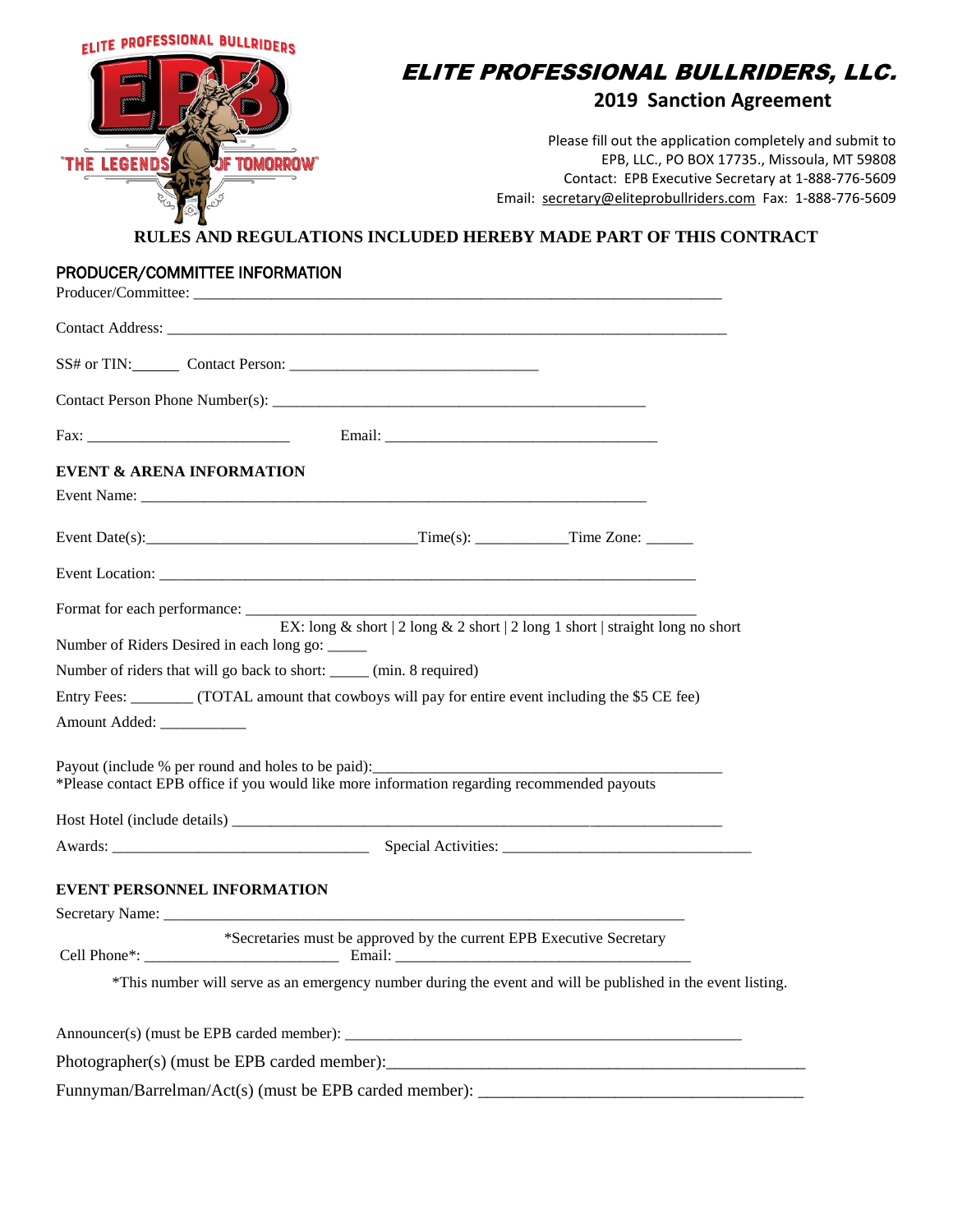Judges (a MINIMUM of two EPB carded judges required):

| ( I ) |  |
|-------|--|
| -02)  |  |
| (3)   |  |
|       |  |

Bullfighters (a minimum of two EPB carded fighters required)

| (1) |  |
|-----|--|
| (2) |  |
| (3) |  |

Contractors (must be EPB carded member):

| (1)                                                                                                                                                                                                                         |  |
|-----------------------------------------------------------------------------------------------------------------------------------------------------------------------------------------------------------------------------|--|
| (2)                                                                                                                                                                                                                         |  |
| $(3)$ and $(3)$ and $(3)$ and $(3)$ and $(3)$ and $(3)$ and $(3)$ and $(3)$ and $(3)$ and $(3)$ and $(3)$ and $(3)$ and $(3)$ and $(3)$ and $(3)$ and $(3)$ and $(3)$ and $(3)$ and $(3)$ and $(3)$ and $(3)$ and $(3)$ and |  |
| (4)                                                                                                                                                                                                                         |  |
| (5)                                                                                                                                                                                                                         |  |

## **VARIANCE REQUESTS**

The EPB may allow for an organization or individual applying for sanction approval to request a variance to the general terms and conditions to the application. Variance requests may not be used for the entry of a non-carded rider or personnel. The EPB sanction committee will consider all variances and subsequently approve or deny such requests. Please clearly describe your needs and request below:

\_\_\_\_\_\_\_\_\_\_\_\_\_\_\_\_\_\_\_\_\_\_\_\_\_\_\_\_\_\_\_\_\_\_\_\_\_\_\_\_\_\_\_\_\_\_\_\_\_\_\_\_\_\_\_\_\_\_\_\_\_\_\_\_\_\_\_\_\_\_\_\_\_\_\_\_\_\_\_\_\_\_\_\_\_\_\_\_\_\_\_\_\_\_\_\_\_

 $\_$  ,  $\_$  ,  $\_$  ,  $\_$  ,  $\_$  ,  $\_$  ,  $\_$  ,  $\_$  ,  $\_$  ,  $\_$  ,  $\_$  ,  $\_$  ,  $\_$  ,  $\_$  ,  $\_$  ,  $\_$  ,  $\_$  ,  $\_$  ,  $\_$  ,  $\_$  ,  $\_$  ,  $\_$  ,  $\_$  ,  $\_$  ,  $\_$  ,  $\_$  ,  $\_$  ,  $\_$  ,  $\_$  ,  $\_$  ,  $\_$  ,  $\_$  ,  $\_$  ,  $\_$  ,  $\_$  ,  $\_$  ,  $\_$  ,

 $\overline{a_1}$  ,  $\overline{a_2}$  ,  $\overline{a_3}$  ,  $\overline{a_4}$  ,  $\overline{a_5}$  ,  $\overline{a_6}$  ,  $\overline{a_7}$  ,  $\overline{a_8}$  ,  $\overline{a_9}$  ,  $\overline{a_9}$  ,  $\overline{a_9}$  ,  $\overline{a_9}$  ,  $\overline{a_9}$  ,  $\overline{a_9}$  ,  $\overline{a_9}$  ,  $\overline{a_9}$  ,  $\overline{a_9}$  ,



Application fees for events are as follows:

Events ranging from \$2,000 to \$4,999 in Added Money \$200 Events ranging from \$5,000 and above in Added Money\$300

## **7% of the TOTAL PURSE (the Added money plus entry fees) is paid back to the EPB**

- ALL riders must pay, in addition to his entry fees, a \$5 central entry fee for each event that he competes in. The event committee must remit to EPB's designated Central Entry operator the \$5.00 Central Entry fee for *ALL* contestants in any EPB event regardless of who entered them.
- Riders must be current member of EPB in good standing, having purchased a \$100.00 membership, or, riders must purchase a \$50.00 permit good for one event only.
- Producer/committee may enter up to 5 non-member permit holders and producer/committee MUST enter these riders through the central entry office during the required entry hours and a \$5.00 Central Entry fee must be paid to the EPB designated Central Entry operator for these entries.
- No entries will be accepted for any rider unless a membership card or permit has first been purchased. Cards and permits may be purchased via credit/debit card at the time of entry.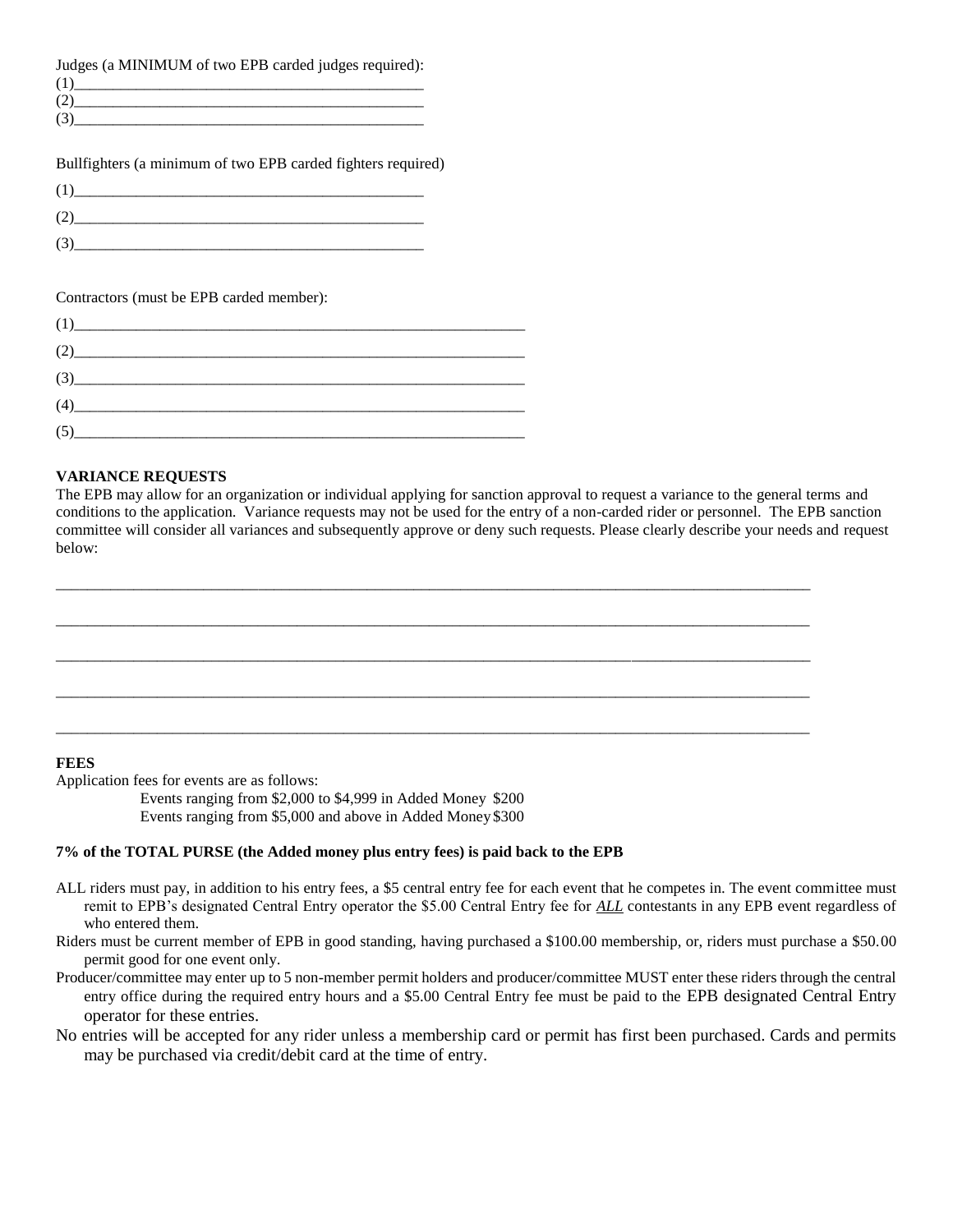## **\*\*\*READ\*\* SIGN\*\*\*MAKE A COPY FOR YOUR RECORDS\*\*\*RETURN ORIGINAL TO EPB\*\*\* By signing this contract you hereby agree to all of the following Terms & Conditions contained herein.**

**1. ADDED MONEY**. Producers/committees for all Sanctioned events are required to add a minimum of \$2,000 added money per event performance.

**2. PAYOUT**. *ALL added money and rider entry fees except for those as listed under paragraph 3. FEES must be paid back in bullrider winnings* for ALL events sanctioned by Elite Professional Bullriders. All events \$7,500 and over must pay out an average. Any committee advertising a purse must pay out at least the advertised purse amount of that purse unless a variance is approved by the EPB office and notice of altered payout is advertised on the EPB website and at the event site. **No other fees of any kind such as but not limited to contractor fees, office fees, secretary fees, association fees may be taken from the purse**.

**3. FEES.** The EPB shall **take seven percent (7%) from the total purse** of each association approved event to defray expenses. For each bullrider entered into the event, an additional EPB charge of \$5.00 per cowboy per event must be paid to the Central Entry secretary designated by the EPB Executive Secretary. Payment of all fees must be sent to the EPB office no later than five (5) days after the conclusion of the event.

**4. APPLICATION FEE**. Along with their completed application, Producer must submit an application fee of \$200 for an event ranging in added money from \$2,000 to \$4,999, or a \$300 fee for an event with added money of \$5,000 and above. If EPB, LLC. denies approval of your event all of the application fee(s) will be refunded.

**5. ENTRIES**. Number of entries will be event specific. A sanctioned event will require a minimum of 30 bullriders for the long round and a minimum of 8 riders for the short round during each single day performance unless a variance is included in the application. If less than 8 riders are marked during the long round, then the judges will drawback the remaining amount of cowboys needed starting with the times closest to 8 seconds. No entries for any event sanctioned will be taken until a completed sanction form and appropriate application fee is received and approved by the EPB office.

**6. INSURANCE**. For each EPB, LLC sanctioned event, Event Producer/Committee **must carry and provide to the EPB office a certificate of liability insurance naming EPB, LLC as additional insured** no later than 3 days prior to event date.

**7. LISTINGS**. No event will be listed in any EPB, LLC. approved newspaper listing or other publication until a completed sanction form and appropriate fee is received and approved by the EPB office.

**8. PERSONNEL**. All judges, bullfighters, barrelmen, (also referred to as "clowns, funnymen, acts," etc.) contractors, announcers, and photographers working at EPB, LLC. sanctioned events must be approved by and hold a valid and current EPB, LLC membership card, or purchase a \$50.00 permit good for one use only one time during the EPB season. Event Committees may purchase permits and cards on behalf of personnel. No events will be approved until cards have been purchased by or for all personnel and contractors listed on the Sanction form.

**9. INDEMNIFICATION**/**RELEASE OF LIABILITY**. **As a producer of an EPB, LLC. Sanctioned event(s), I/we hereby indemnify and shall continue to indemnify and agree to hold harmless EPB, LLC. and all related companies, parent companies, subsidiaries, affiliates, associates, members, partners, shareholders, officers, directors, employees, agents, officials, contractors and sponsors from any and all claims, liabilities, actions and costs, asserted, made or threatened by any person against EPB, LLC. and all related releases in respect to all injuries, damages of property or person, injury or death arising out of participation in any EPB, LLC. sanctioned, approved, affiliated or related events.** 

**10. CARDS/PERMIT.** All bullriders participating in an EPB, LLC. sanctioned events must hold a valid and current EPB, LLC. Contestant card, or a \$50.00 permit good for one event only.